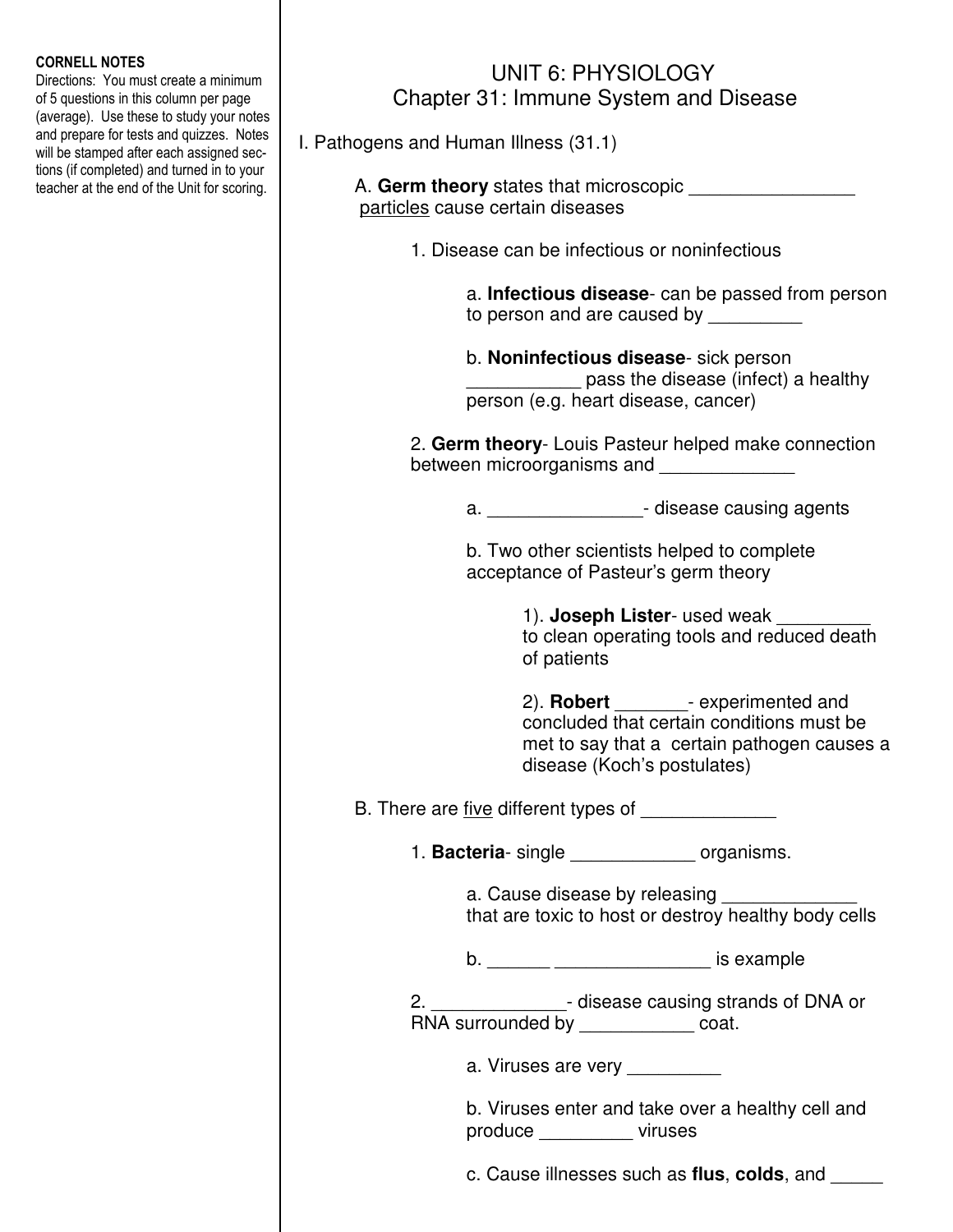|                                                                                                 | 3. _______________- multicellular or single-celled organisms.                                            |  |
|-------------------------------------------------------------------------------------------------|----------------------------------------------------------------------------------------------------------|--|
|                                                                                                 | a. Cause disease by piercing healthy cells and<br>taking the cell's _______________                      |  |
|                                                                                                 | environments                                                                                             |  |
|                                                                                                 | c. _____________________ ________ is example                                                             |  |
|                                                                                                 | 4. Protozoa- single celled organisms that prey on other                                                  |  |
|                                                                                                 | a. Need healthy cells to complete example to revole                                                      |  |
|                                                                                                 | b. ________________ is blood disease caused by<br>protozoan                                              |  |
|                                                                                                 | C. Pathogens can enter the _______ in different ways                                                     |  |
|                                                                                                 | 1. Direct contact- require infected person or animal to                                                  |  |
|                                                                                                 | 2. Indirect contact- pathogens can survive on nonliving<br>surfaces or in the air ( <i>witterstall</i> ) |  |
|                                                                                                 | 3. _________________- anything that carries a pathogen and<br>transmits it into healthy cells            |  |
|                                                                                                 | a. The transmit bacteria, viruses, and<br>protozoa                                                       |  |
|                                                                                                 | b. ________________- rabies, hanta virus                                                                 |  |
|                                                                                                 | 4. ____________- can carry bacteria (food poisoning),<br>parasitic worms, Mad Cow disease                |  |
| II. Immune System (31.2)                                                                        |                                                                                                          |  |
|                                                                                                 | A. Many body __________________ protect you form pathogens                                               |  |
| 1. immune system- body system that fights off<br><u>_________________</u> and _________________ |                                                                                                          |  |
| 2. First line of defense is your                                                                |                                                                                                          |  |
|                                                                                                 | a. Physical ________________ against pathogens                                                           |  |
|                                                                                                 | b. Also secretes ________ and ____________ that<br>makes skin hypertonic and _________                   |  |
|                                                                                                 |                                                                                                          |  |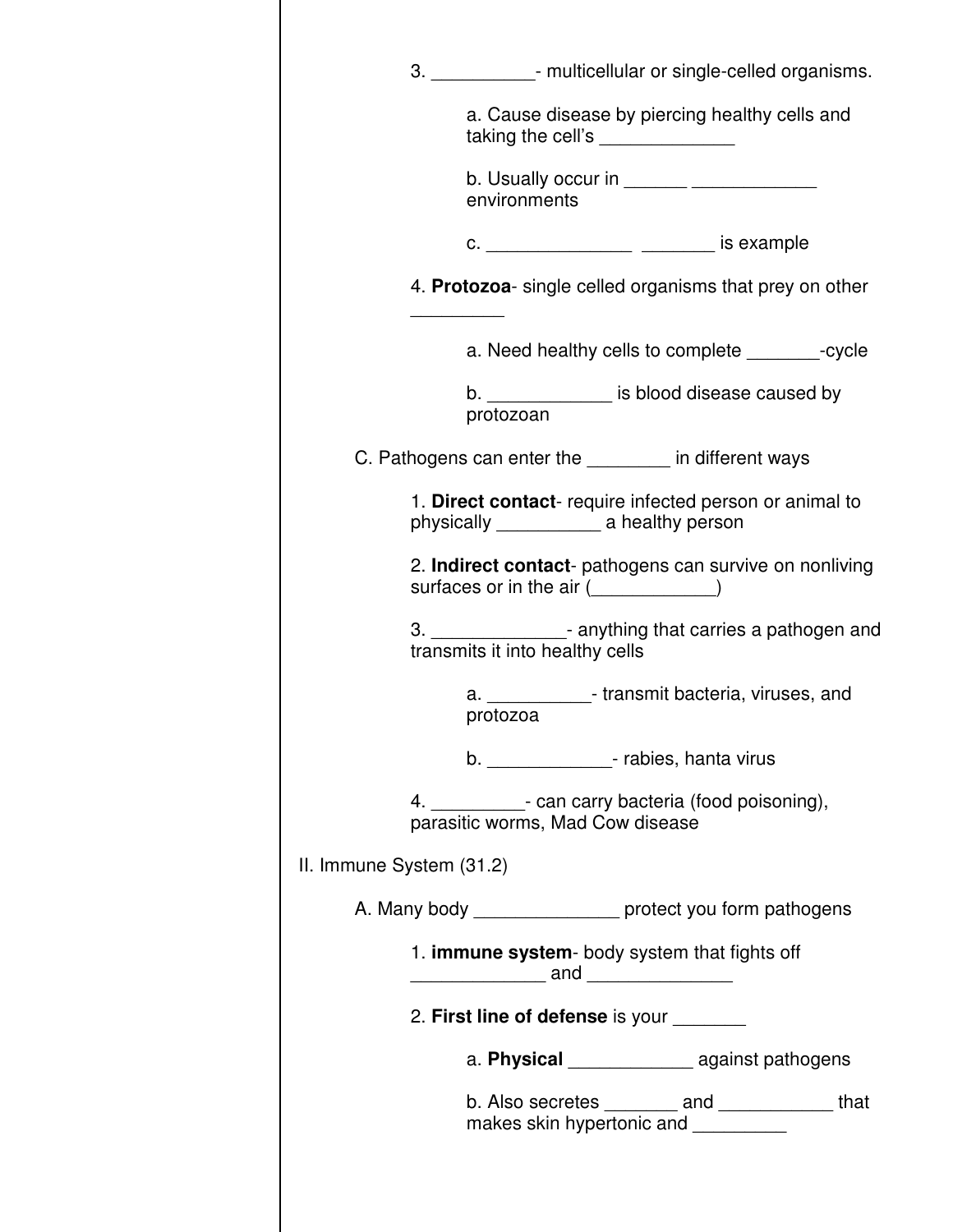|      | 3. Eyes, nose, ears, mouth, and excretory organs                                                                                                                                      |                   |                                         |  |
|------|---------------------------------------------------------------------------------------------------------------------------------------------------------------------------------------|-------------------|-----------------------------------------|--|
|      | a. Are ________ to environment and need extra<br>protection                                                                                                                           |                   |                                         |  |
|      |                                                                                                                                                                                       | to trap pathogens | 1). Mucous membranes use hair-like      |  |
|      |                                                                                                                                                                                       |                   | 2). Stomach _____________ and digestive |  |
|      | 4. If pathogens enter body you immune system then relies<br>on ________________________ system to send chemical signals<br>to coordinate an attack                                    |                   |                                         |  |
|      | B. Cells and proteins fight the body's infections                                                                                                                                     |                   |                                         |  |
| WBC) | 1. <b>blood cells</b> find and kill pathogens that<br>have gotten past body's external barriers (6 kinds of                                                                           |                   |                                         |  |
|      | a. _______________________________- a cell that destroys<br>pathogens by surrounding and engulfing them                                                                               |                   |                                         |  |
|      | white blood cells that initiate the specific immune<br>response                                                                                                                       |                   |                                         |  |
|      | 2. Proteins- Immune system uses three types of proteins<br>to fight off __________________ pathogens                                                                                  |                   |                                         |  |
|      |                                                                                                                                                                                       |                   |                                         |  |
|      | b. ___________________________- proteins made by B-cells<br>and destroy pathogens                                                                                                     |                   |                                         |  |
|      | c. Interferons- proteins produced by body cells<br>that are infected by viruses that stimulate<br>uninfected body cells to produce _____________<br>that will prevent viral infection |                   |                                         |  |
|      | C. Immunity prevents a person from getting sick from a pathogen                                                                                                                       |                   |                                         |  |
|      | 1. __________________- means that you will not get sick<br>when that pathogen invades your body                                                                                       |                   |                                         |  |
|      | 2. ______________________ immunity- occurs without the body's<br>undergoing an immune response. Can be transferred<br>between generations                                             |                   |                                         |  |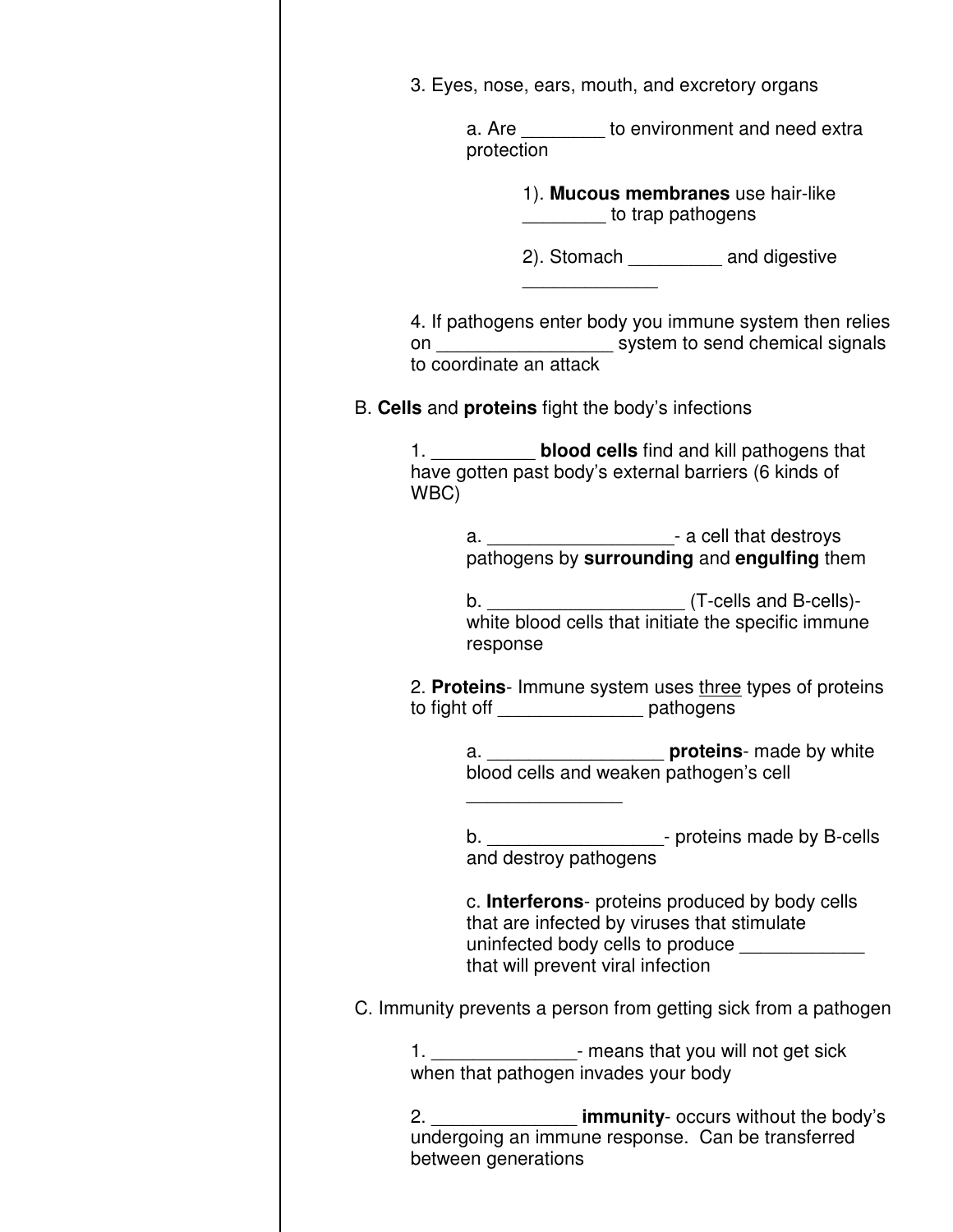|           |                                                      |                                                                               | 3. ______________________ immunity- in response to a specific<br>pathogen that has infected or is infecting your body                                                                                                                |
|-----------|------------------------------------------------------|-------------------------------------------------------------------------------|--------------------------------------------------------------------------------------------------------------------------------------------------------------------------------------------------------------------------------------|
|           |                                                      | pathogen more than _________                                                  | a. Keeps you from becoming sick by particular                                                                                                                                                                                        |
|           |                                                      | b. Destroys "______________" invaders                                         |                                                                                                                                                                                                                                      |
|           | III. Immune Response (31.3)                          |                                                                               |                                                                                                                                                                                                                                      |
| responses |                                                      |                                                                               | A. Many body systems work to produce                                                                                                                                                                                                 |
|           | 1. Nonspecific defense- happen in the                | to every pathogen                                                             |                                                                                                                                                                                                                                      |
|           | affected site                                        |                                                                               | 2. Inflammation-characterized by _________________,<br>redness, pain, itching, and increased _____________ at                                                                                                                        |
|           |                                                      | or when tissues become damaged                                                | a. Occurs when _____________ enters the body                                                                                                                                                                                         |
|           | site of infection                                    |                                                                               | b. Fluids and _____________ blood cells move to                                                                                                                                                                                      |
|           | cause hypothalamus to increase body's<br>temperature |                                                                               | 3. Covelops when chemicals released                                                                                                                                                                                                  |
|           |                                                      | a. Prevents viruses from                                                      |                                                                                                                                                                                                                                      |
|           | normal                                               | b. Low fevers speed up pathogen                                               | and high fevers can stop<br>_____________ function and cause<br>seizure, brain damage, and even death                                                                                                                                |
|           |                                                      |                                                                               | B. Cells of the immune system produce specific responses                                                                                                                                                                             |
|           | immunity                                             |                                                                               | 1. Specific immune defenses lead to <b>contract the set of the set of the set of the set of the set of the set of the set of the set of the set of the set of the set of the set of the set of the set of the set of the set of </b> |
|           |                                                      |                                                                               | 2. Body must be able to tell difference between<br>cells and _________ cells and _____________ cells                                                                                                                                 |
|           |                                                      |                                                                               | a. ________________- protein markers on surfaces of                                                                                                                                                                                  |
|           |                                                      | cells and viruses that help immune system<br>identify a foreign cell or virus |                                                                                                                                                                                                                                      |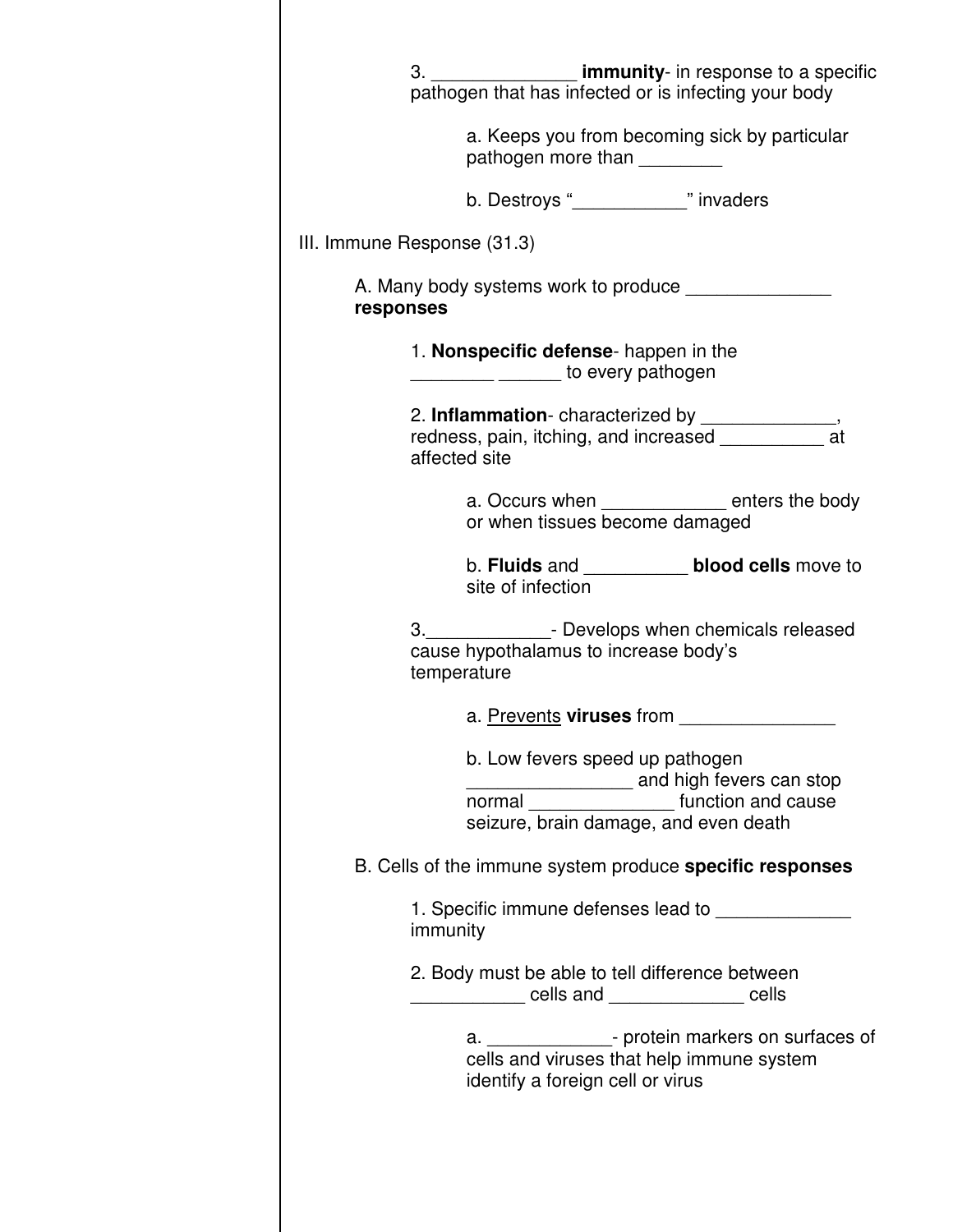| immune response)                              | b. <b>Immune response</b> is<br>when<br>immune system detects a pathogen (2 types of                                   |
|-----------------------------------------------|------------------------------------------------------------------------------------------------------------------------|
|                                               | 1). _________-mediated immunity-when<br>lymphocytes (not antibodies) themselves<br>defend the body.                    |
|                                               | a). Important with<br>pathogen                                                                                         |
|                                               | b. cells attack antigen bearing<br>cells directly (causes pathogen to<br>rupture and die)                              |
|                                               | 2). ____________________ <b>Immunity</b> - also called<br>____________________-mediated immunity                       |
|                                               | a). Is provided by antibodies present<br>in the body's "humors" or _________.                                          |
|                                               | b. causes lymphocytes $($ cells)<br>to produce antibodies-(protein that<br>helps to destroy pathogens)                 |
|                                               | c. <b>Antibodies</b> attach to<br>on pathogen surface. Can clump<br>pathogens together in large mass<br>(i.e. viruses) |
|                                               | d. This attracts<br>which _______________ and destroy<br>whole mass                                                    |
| C. The immune system rejects foreign tissues  |                                                                                                                        |
|                                               | 1. Your body must constantly decide whether your cells                                                                 |
| markers on donors tissue                      | 2. Tissue ________________- occurs when recipient's<br>immune system makes antibodies against the protein              |
| IV. Immunity and Technology (31.4)            |                                                                                                                        |
| A. Many methods are used to control pathogens |                                                                                                                        |
|                                               | 1. _______________________- chemicals such as soap,<br>vinegar, and rubbing alcohol that kill pathogens                |
|                                               |                                                                                                                        |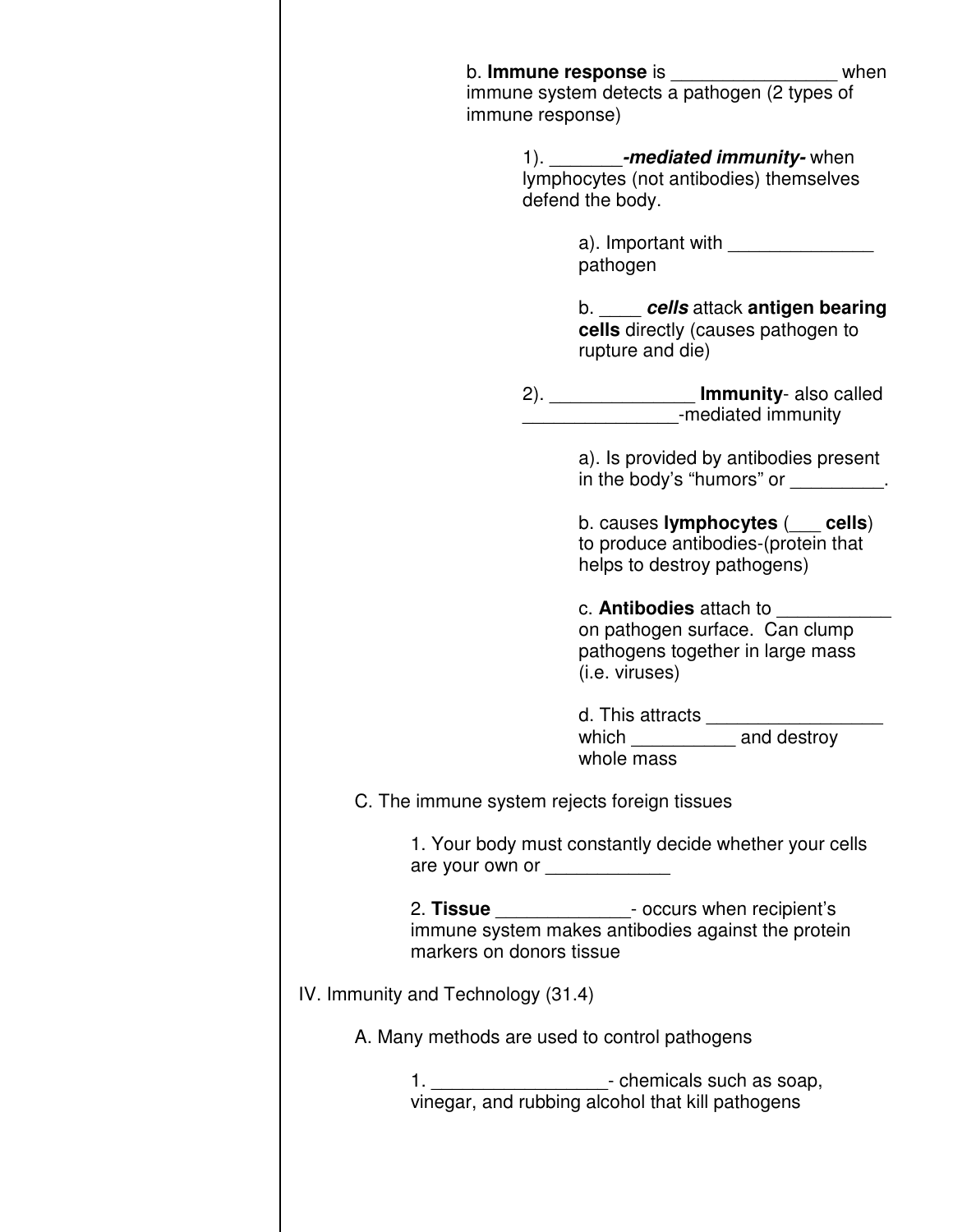|       | 2. ______________________- target bacteria or fungi and keep<br>them from growing or reproducing.                                                                                                                                                                               |
|-------|---------------------------------------------------------------------------------------------------------------------------------------------------------------------------------------------------------------------------------------------------------------------------------|
|       | a. Target ______________ bacteria                                                                                                                                                                                                                                               |
|       | b. Can develop antibiotic ______________ when<br>bacteria en el partido de la partida de la partida de la partida de la partida de la partida de la partida de<br>Del partida de la partida de la partida de la partida de la partida de la partida de la partida de la partida |
|       | B. Vaccines artificially produce acquired immunity                                                                                                                                                                                                                              |
|       | 1. _______________- substance that contains antigen of a<br>pathogen                                                                                                                                                                                                            |
|       | 2. Causes immune system to produce<br>cells                                                                                                                                                                                                                                     |
|       |                                                                                                                                                                                                                                                                                 |
|       | V. Overreactions of the Immune system (31.5)                                                                                                                                                                                                                                    |
| A.    | occur when the immune system responds<br>to harmless antigens                                                                                                                                                                                                                   |
|       | 1. ________________- over-sensitivity to normally harmless<br>antigen                                                                                                                                                                                                           |
|       | 2. _____________________- antigens that cause an allergic<br>reaction                                                                                                                                                                                                           |
|       | a. When allergen enters body cells release<br>(chemical that causes                                                                                                                                                                                                             |
|       | b. Causes nonspecific responses such as                                                                                                                                                                                                                                         |
|       |                                                                                                                                                                                                                                                                                 |
|       | 1. Your _______________________ system cannot tell difference<br>between body's healthy and unhealthy cells                                                                                                                                                                     |
|       | 2. Includes Type 1 Diabetes, Rheumatoid arthritis,<br>Multiple sclerosis                                                                                                                                                                                                        |
|       | VI. Diseases that weaken the Immune system (31.6)                                                                                                                                                                                                                               |
| cells | A. ___________________ is characterized by abnormal white blood                                                                                                                                                                                                                 |
|       |                                                                                                                                                                                                                                                                                 |